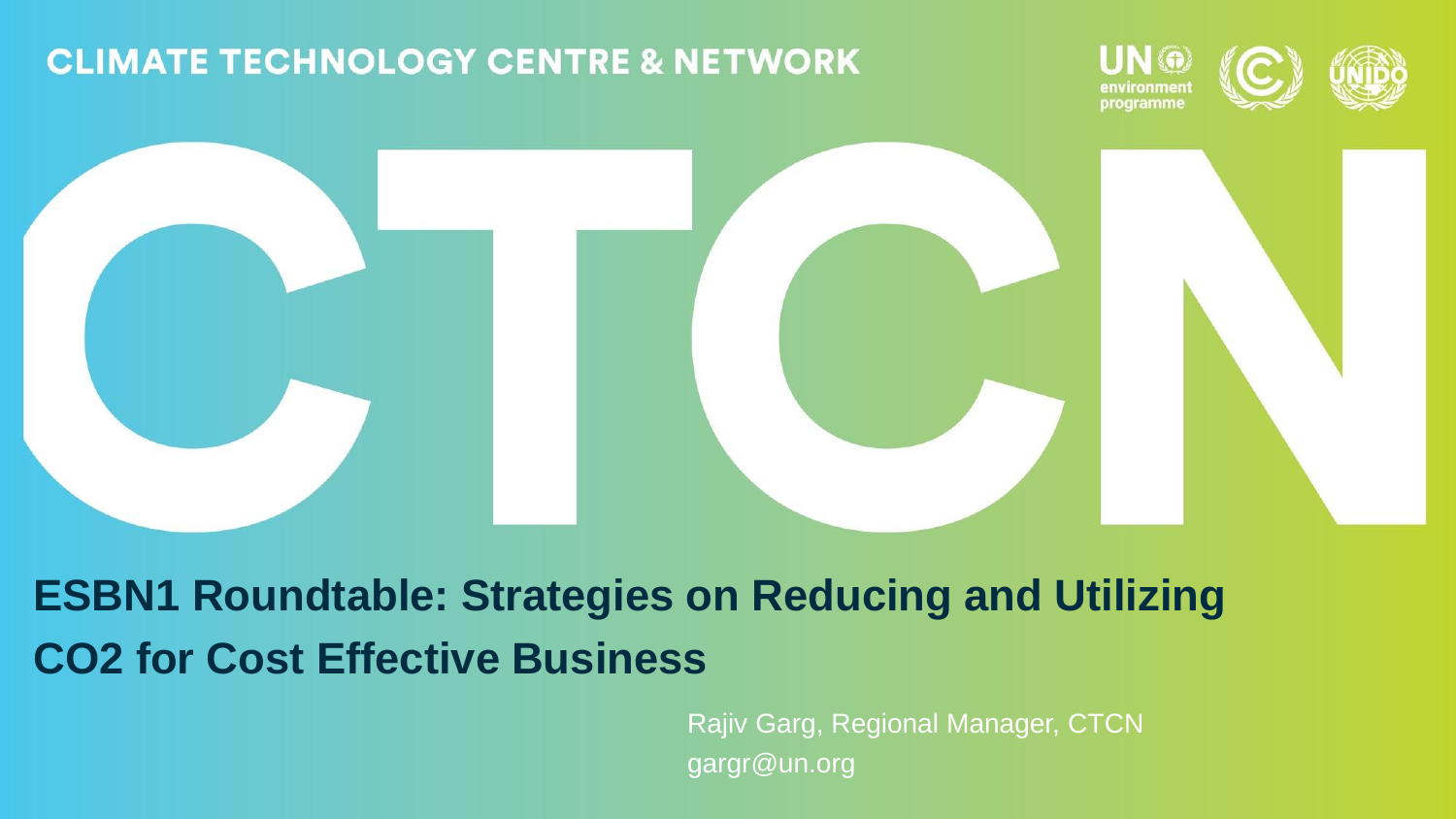# **UNEP-CTCN technical assistance**



- CTCN promotes the accelerated transfer of environmentally sound technologies for low carbon and climate resilient development at the request of developing countries.
- We provide technology solutions, capacity building and advice on policy, legal and regulatory frameworks tailored to the needs of individual countries.
- **Three core services :** 
	- Providing technical assistance at the request of developing countries to accelerate the transfer of climate technologies;
	- Creating access to information and knowledge on climate technologies.
	- Fostering collaboration among climate technology stakeholders via the Centre's network of regional and sectoral experts from academia, the private sector, and public and research institutions

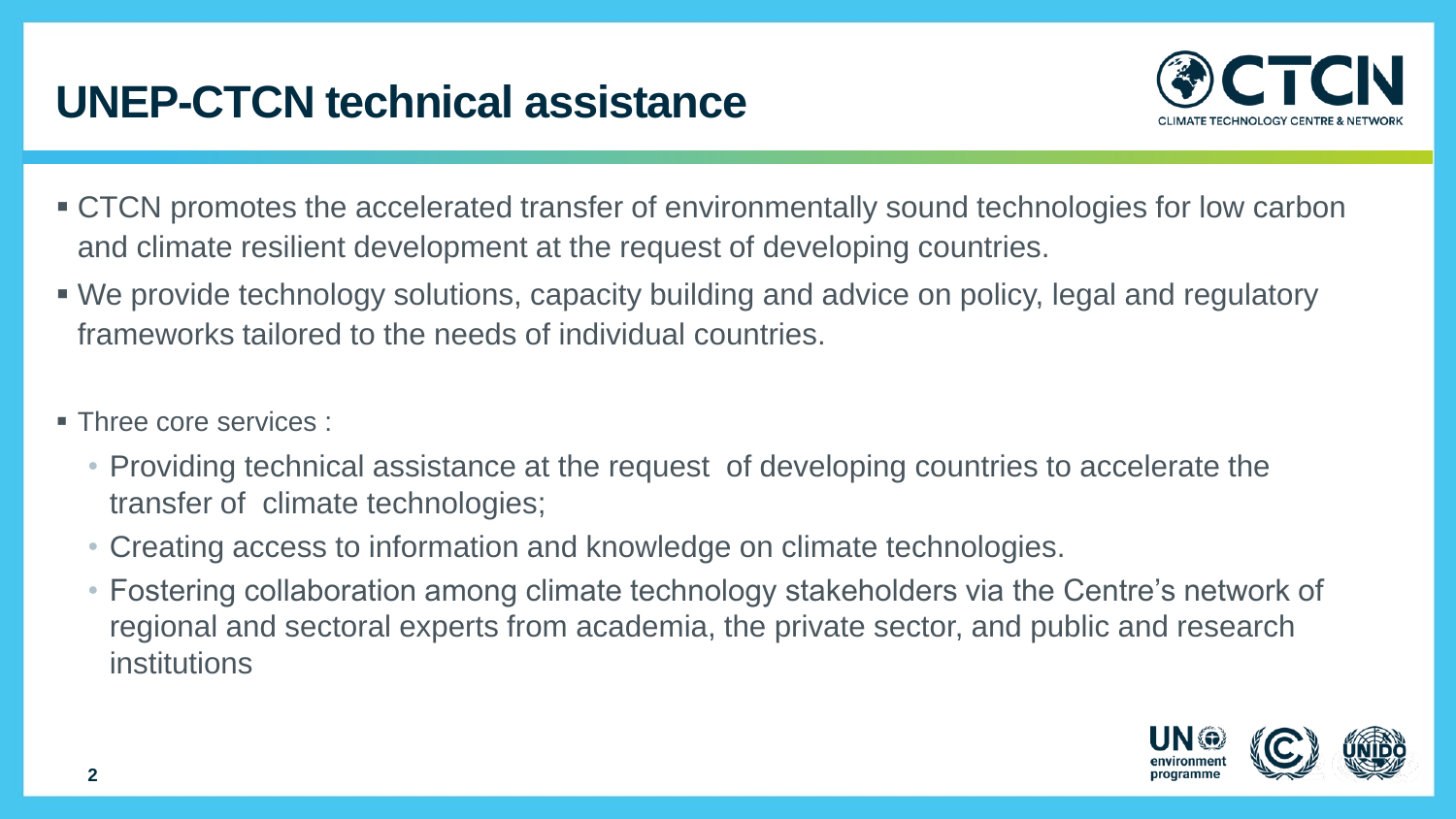### **UNEP-CTCN technical assistance(cont.)**



#### **< Type of the technical assistance services >**

- Decision-making tools and/or information provision
- Feasibility of technology options
- Financing facilitation
- Piloting and deployment of technologies in local conditions
- Private sector engagement and market creation
- Technology identification and prioritisation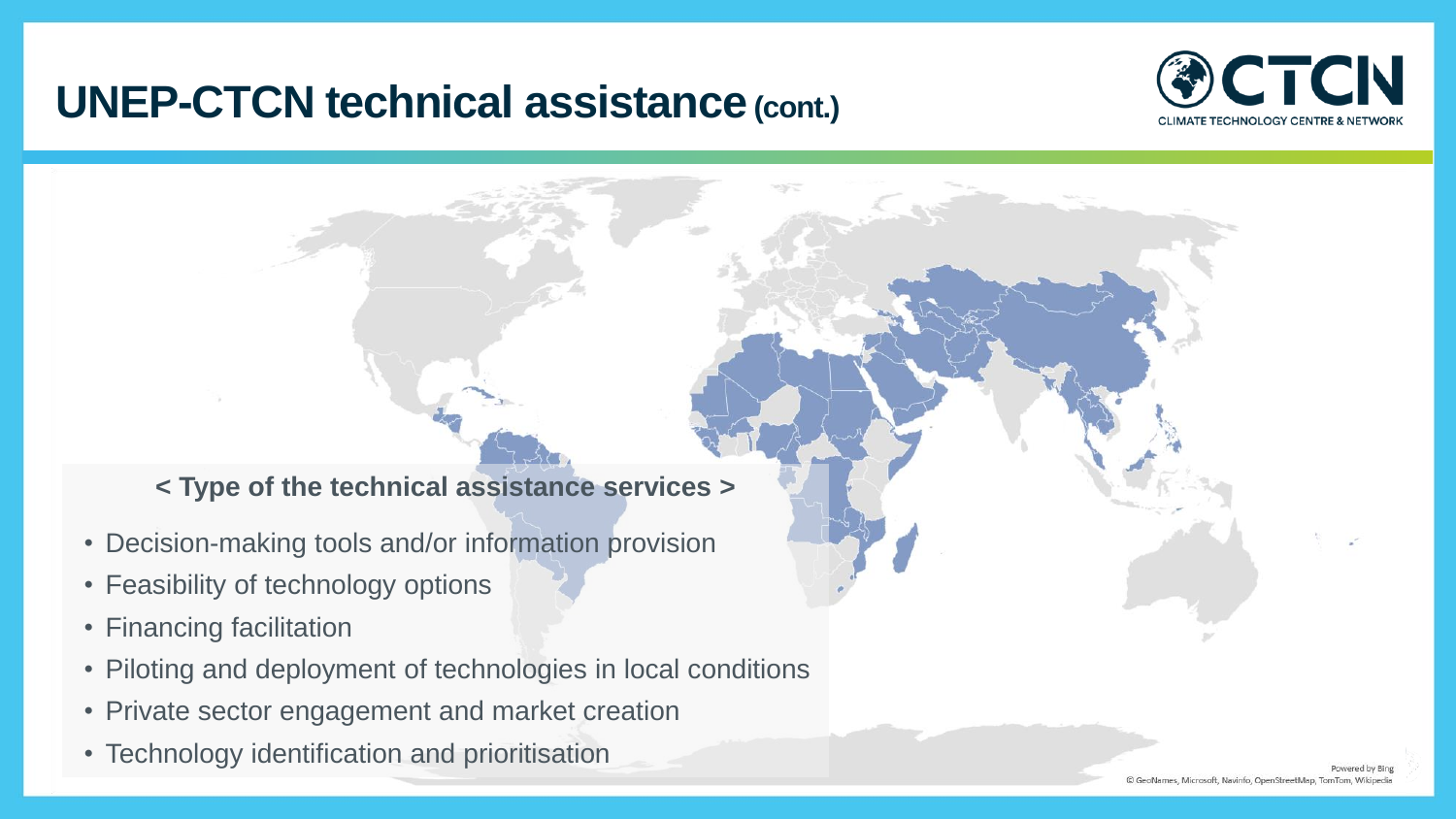# **What is Technology - IPCC**



- –Hardware
- –Software
- –Organizations / Institutions

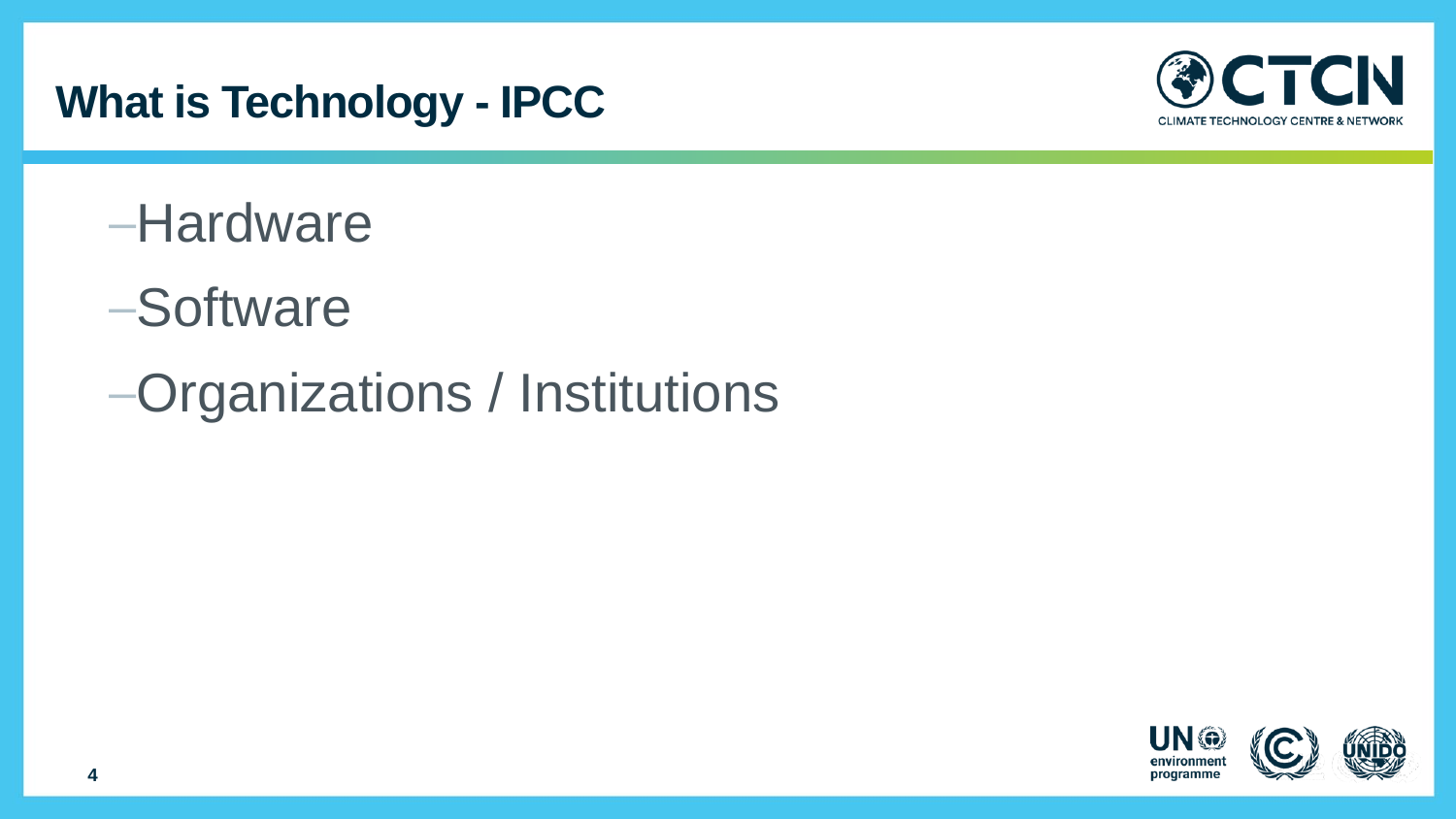

#### **CTCN technical Assistance**



Highcharts.com

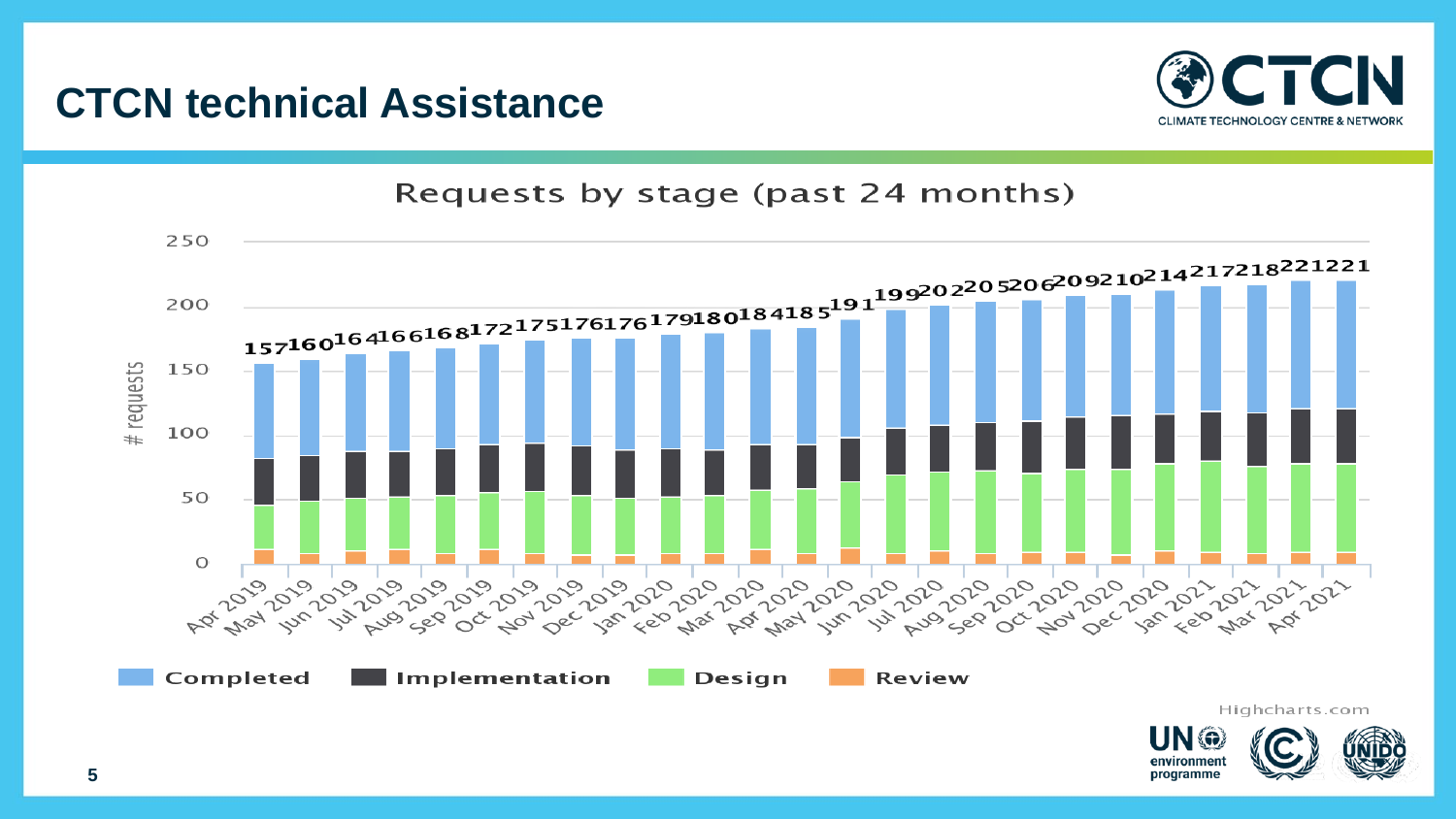## **TAs – Related to CCU – Example of South Africa**



**Substantial GHG emissions reduction in the cement industry by using waste heat recovery combined with mineral carbon capture and utilization – South Africa**

- Analysis of chemical components of exhaust gas from an existing cement kiln and concrete wastes such as concrete sludge to make a recommendation of appropriate reaction conditions and to estimate its operational cost. GHG reduction calculated by estimating the recycled volume of the waste.
- Financial assessment of domestic market demand and value for the bi-products from cement production (mainly in the form of calcium carbonate) and use of this information to calculate the GHG marginal abatement costs of the mineral carbon capture and utilization technology.
- Development of a business plan and strategic recommendations for commercial application of the analyzed technologies.

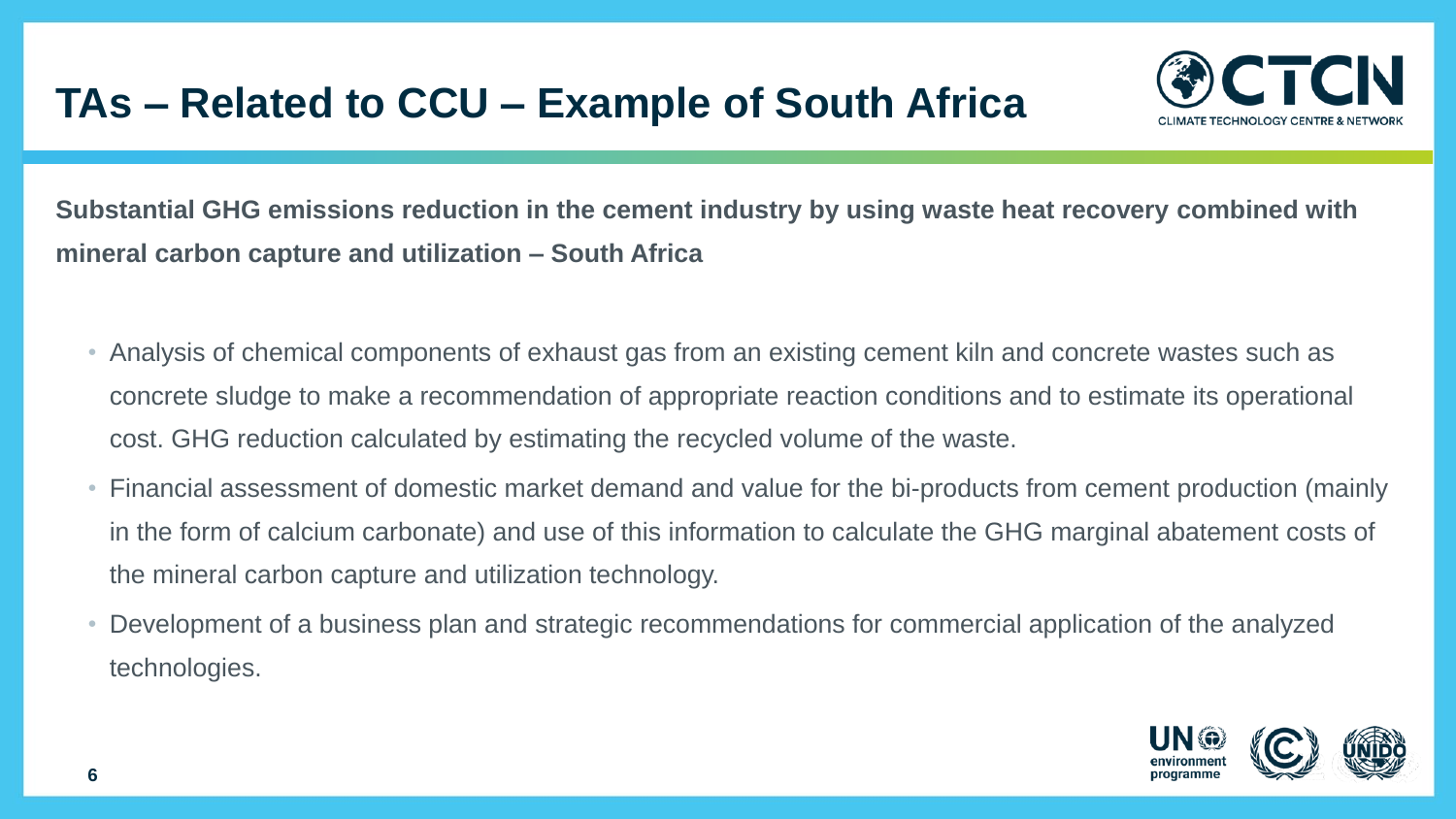## **Example Lao PDR**



**Developing a power to gas masterplan in Lao PDR**

- Analysis of the quantum of hydrogen which can be produced using excess hydro power
- **Examents of technologies to utilize the CO2 from cement plants to chemically combine with** hydrogen produced - methane generation
- Use of methane in the transport sector

Development of masterplan for further detailed and actionable roadmaps, strategies, and action plans to create regulations and other policy measures to support the development and management of production, storage, distribution, and usage of green gases produced via the power-to-gas technology

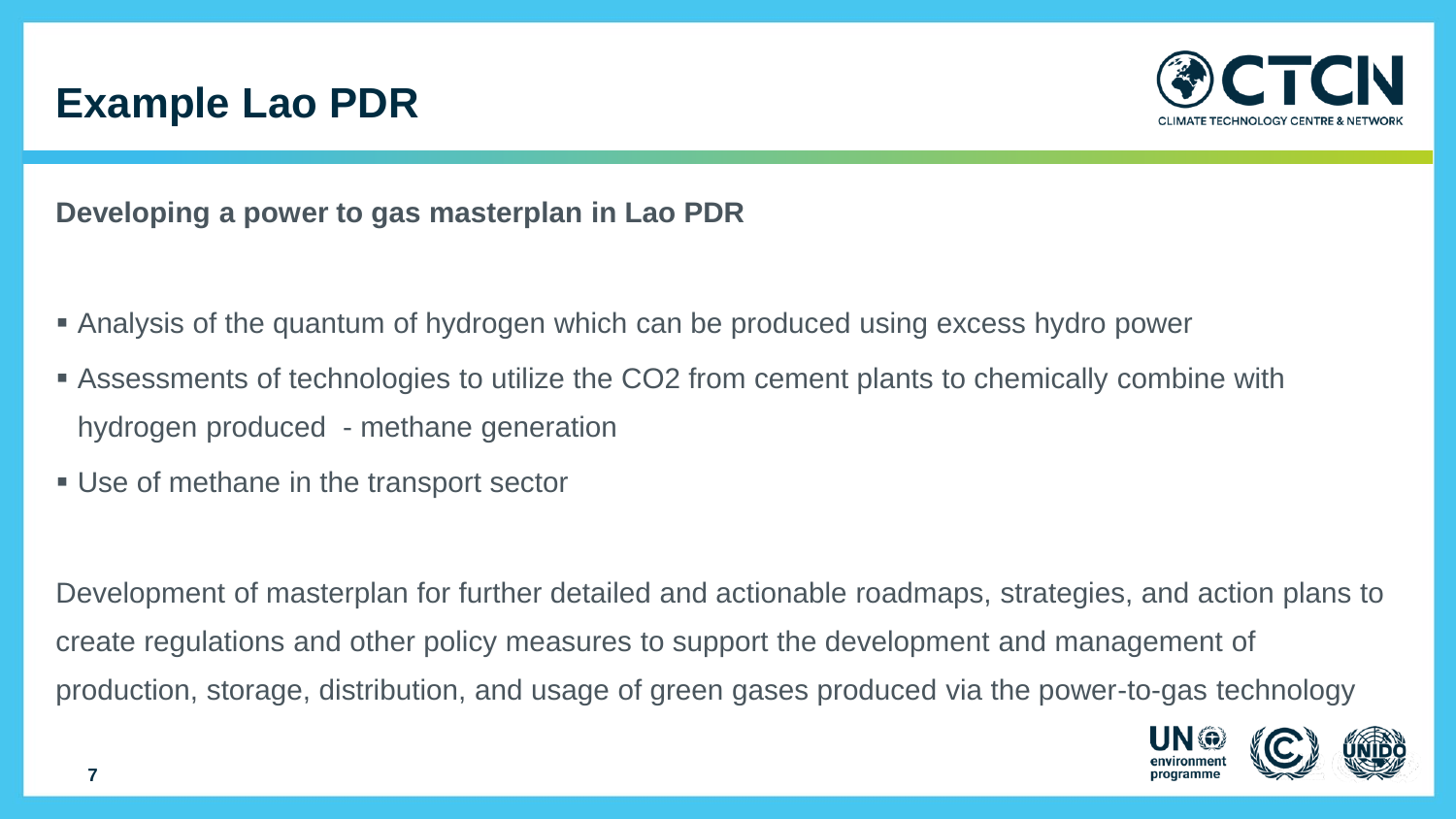## **Example - Vietnam**



**Feasibility study for Carbon Mineralization by using CO2 issued from coal power plant for recycling ash slag in Cao Ngan coal power plant**

- Implementing feasibility study and synthesize the report, including evaluation at Cao Ngan Thermal Power Plant, on the transfer of ash - slag treatment technology by carbon mineralization method
- Detailed design of the pilot plant with a demonstration of the carbon mineralization technology, including drawings, capacity, location and estimated cost, etc.
- Developing a plan for monitoring and observing the implementation of the project with a demonstration of the technology

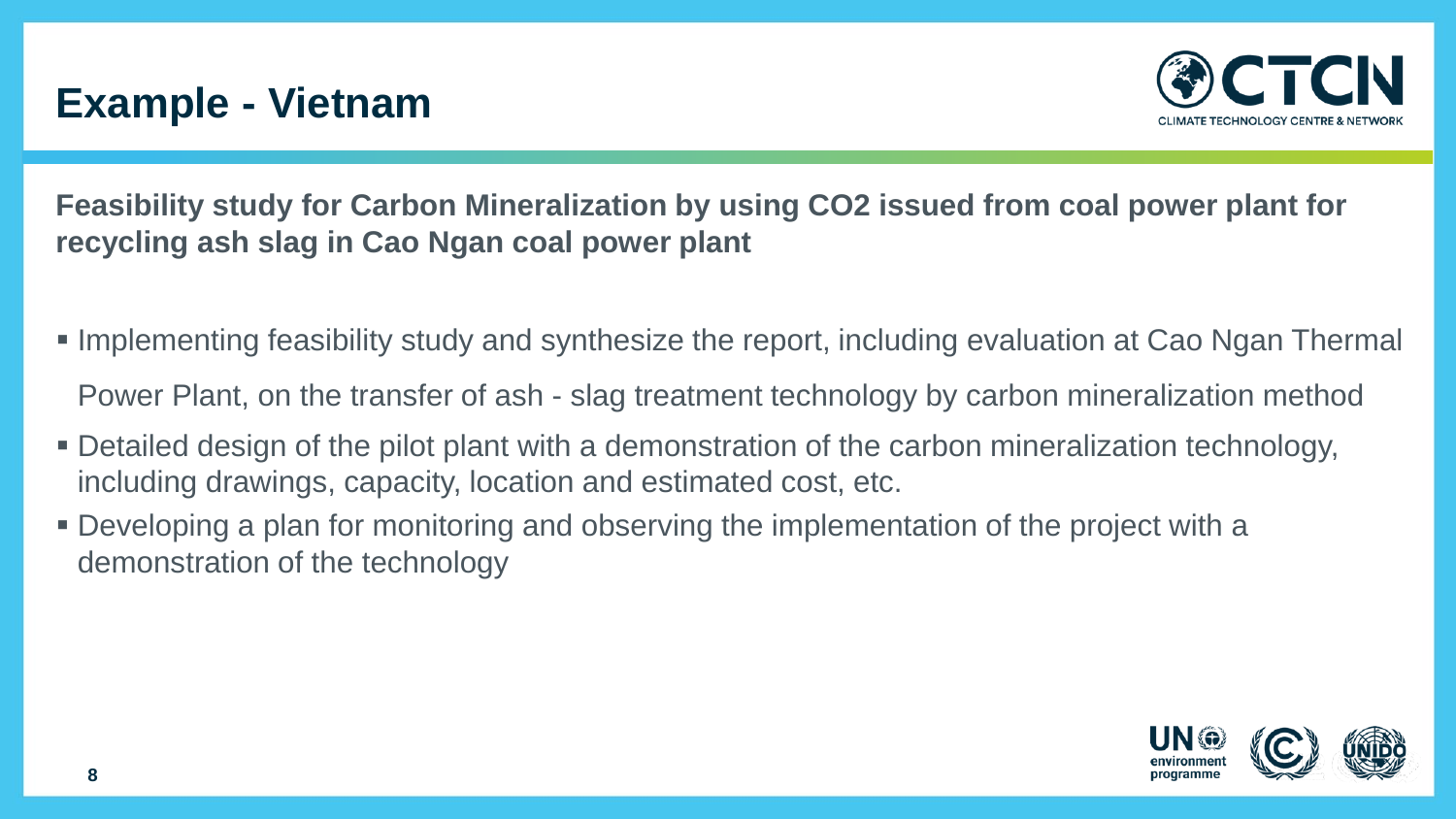# **CTCN Approach towards the project/initiative**



- CTCN is open to enhance collaboration and partnerships
- Strong network of institutions over 650 institutions
- Focus on transformative technologies and Innovation as guided by the Technology Framework of the UNFCCC
- **EXA** Climate Technology Focal points in over 160 countries Nationally Designated Entities.
- Sharing of Knowledge, experience and lesson learnt and capacity building.
- Scale up through Financing Mechanisms under climate convention